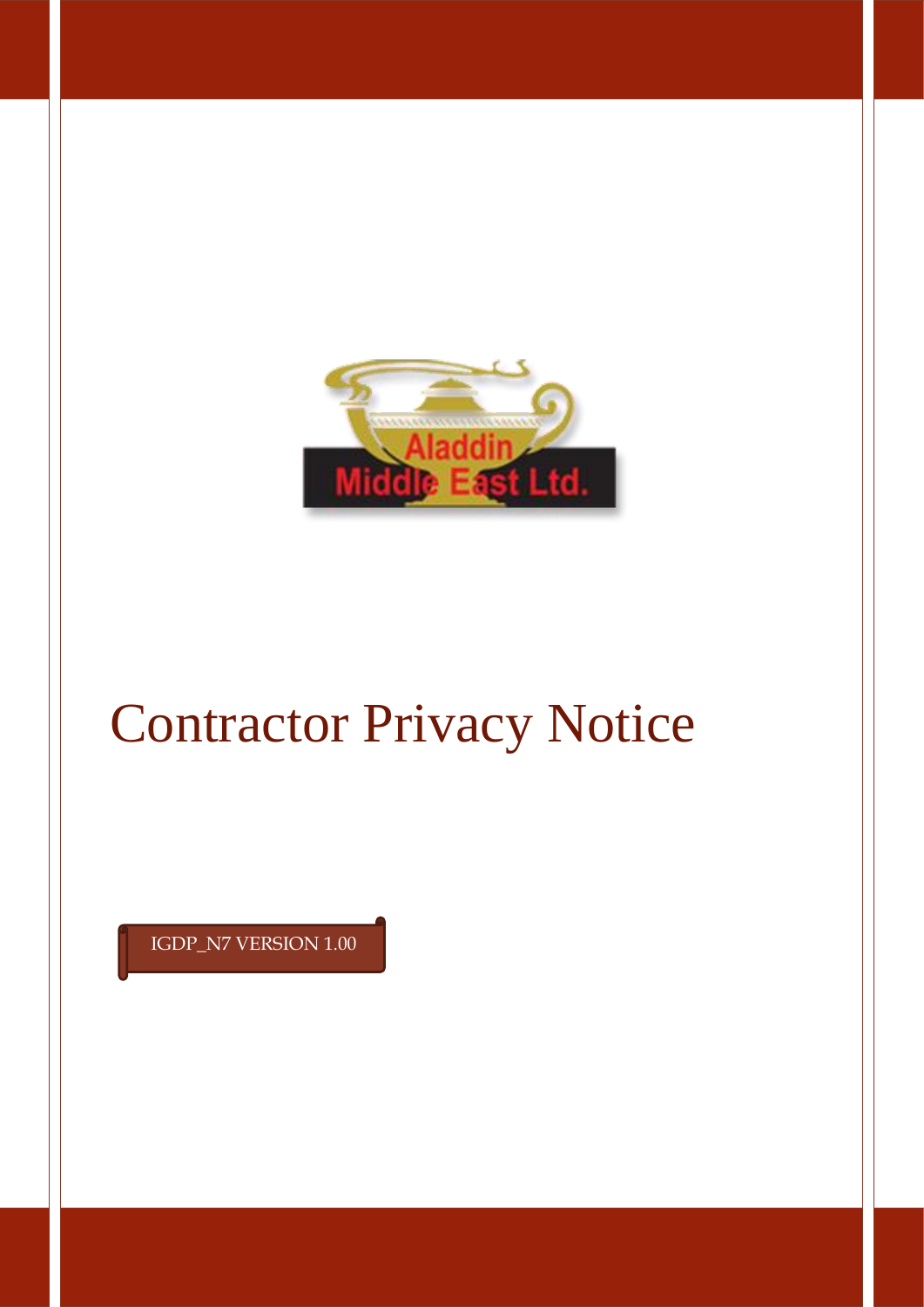## **Aladdin Middle East Limited – Turkey Branch Office**

## **Contractor Privacy Notice**

Data Controller: Aladdin Middle East Limited – Turkey Branch Office Address :Karum İş Merkezi İran Caddesi No:21/394 Çankaya ANKARA Telephone : (+90)0 312 427 90 20 E-Mail :kvkk@ame.com.tr Web Site :ame.com.tr

Aladdin Middle East Ltd. Turkey Branch Officr (hereinafter "AME Turkey" or "will be referred to as the Company) acting as data controller processes your personal data which we receive by the company to which you work for within the context of services and goods provided by Contractor companies to AME Turkey in accordance with the provisions of Law No. 6698 on Protection of Personal Data ( "KVKK") and applicable legislation. Any reference to "we", "us", "our" and "the Company" is to the Aladdin Middle East Limited – Turkey Branch Office. We're known as the "data controller". You can contact us at kvkk@ame.com.tr for more information about how we process your data, including how to exercise your rights as a data subject.

This notice describes the categories of personal information we may process, how your personal information may be processed and how your privacy is safeguarded in the course of our relationship with you. It is intended to comply with our obligations to provide you with information about the Company's processing of your personal information pursuant to Article 10 of KVKK. It does not have contractual status.

This Contractor Privacy Notice is for any individual whose personal data we process and who falls under the following categories:

- Contractors engaged to provide services e.g., sole traders, and individuals providing services via limited companies, partnerships or personal service companies
- Individuals engaged by outsourced services providers. e.g. cleaning/security/catering contractors
- Agency workers

## **How does the Company collect your data?**

The Company collects and records your personal information from a variety of sources, including directly from you. You may provide this information directly to your Company or production/project team contact through being considered for assignments, or during our contracting, onboarding and payment processes or emails and CV's which you send to the Company in the course of your engagement on a production or project, or an unsolicited CV for potential future engagements. You may also send us updated versions of your CV from time to time ("Updated CV's").

For agency workers and individuals engaged by outsourced service providers we may receive data directly from the relevant agency or service provider. We may also obtain some information from third parties, for example to carry out a background check (where permitted by applicable law) or if securing references as part of the process for offering assignments.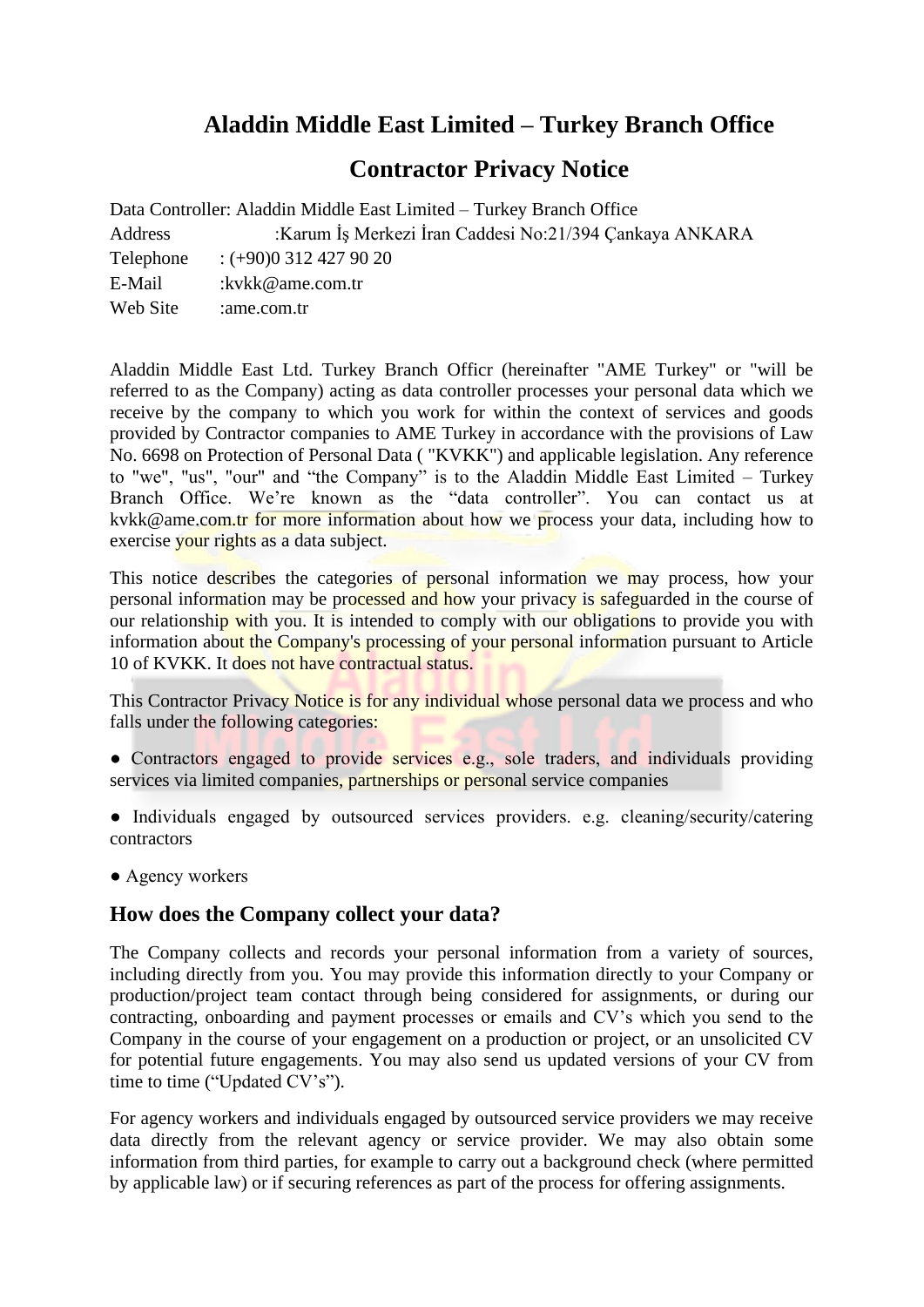In some circumstances, your data may be collected indirectly from monitoring devices or by other means (for example, building and location access control and monitoring systems, Closed Circuit television footage, telephone logs and recordings and email and Internet access logs), if and to the extent permitted by applicable laws.

In these circumstances, the data may be collected by the Company or a third party provider of the relevant service. This type of data is generally not accessed on a routine basis but access is possible. Access may occur, for instance, in situations where the Company is investigating possible violations of Company policies such as those relating to travel and expense reimbursement, use of the telephone system and IT Resources(in accordance with Acceptable Use Policy) or contractor conduct generally, or where the data are needed for compliance or billing purposes. More frequent access to such data may occur incidental to an official email surveillance program in order to protect the Company's corporate e-mail and IT services against viruses, malware and other threats, if and to the extent permitted by applicable laws. To the extent permitted by applicable laws, the Company carries out monitoring of the Company's IT systems to protect and maintain the integrity of the Company's IT systems and infrastructure; to ensure compliance with the Company's IT policies and to locate information through searches where needed for a legitimate business purpose.

Where we ask you to provide personal information to us on a mandatory basis, we will inform you of this at the time of collection and in the event that particular information is required by the contract or statute this will be indicated. Failure to provide any mandatory information will mean that we cannot carry out certain processes. For example, if you do not provide us with your bank details, we will not be able to pay you. In some cases it may mean that we are unable to continue with your engagement as the Company will not have the personal information we believe to be necessary for the effective and efficient administration and management of our engagement with you and comply with tax and social security law.

Apart from personal information about you, you may also provide the Company with personal information of third parties, i.e., for purposes of administration and management including to contact your next-of-kin in an emergency. Before you provide any such third party personal information to the Company you must first inform these third parties of any data you intend to provide to the Company and of the processing to be carried out by the Company, as detailed in this Contractor Privacy Notice.

## **What information are we processing and why?**

Personal information means any information describing or relating to an identifiable individual, such as name, address, age, contact details, health etc. Additional information that we process on Contractors includes:

| <b>Identity Details</b>             |                                                                    |  |
|-------------------------------------|--------------------------------------------------------------------|--|
| Processed personal data             | Purpose for processing                                             |  |
| Name Surname                        | To enter into / perform a contract for services with you,          |  |
| Social<br>Security<br>$\bullet$     | Conducting Audit and Ethical Activities and Training               |  |
| Number                              | Activities, Conducting Business Activities in Compliance with      |  |
| Personal<br>TR.<br>$\bullet$        | Legislation, Identifying and communicating effectively with        |  |
| Identification                      | contractors, agency works and other individuals; , Recruitment     |  |
| Number                              | and selection, Allocating and managing duties<br>and               |  |
| <b>Passport Number</b><br>$\bullet$ | responsibilities and the business activities To which they relate, |  |
| Passport                            | including business travel; Execution of Occupational Health        |  |
|                                     | and Safety Activities, Ensuring Business Continuity, Execution     |  |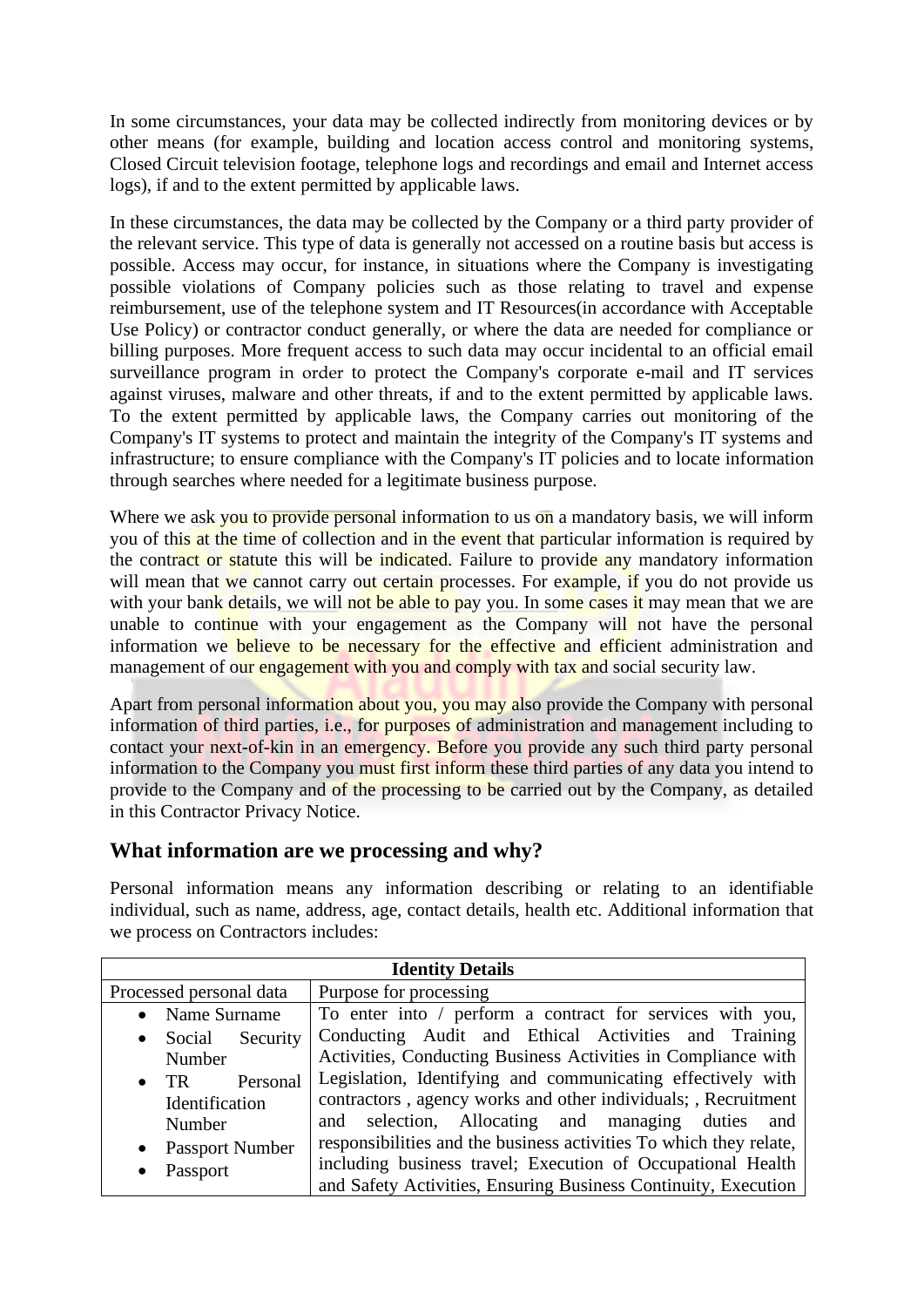| Photocopy                                                                            | of Finance and Accounting Affairs, Follow-up and Execution                                    |
|--------------------------------------------------------------------------------------|-----------------------------------------------------------------------------------------------|
| Signature                                                                            | of Legal Affairs, Execution of Logistics Activities, Execution                                |
| Gender<br>$\bullet$                                                                  | of Goods or Service Purchase Processes, Execution of Goods /                                  |
| Date of Birth<br>$\bullet$                                                           | Service Production and Operation Processes, Execution of                                      |
| Place of Birth<br>$\bullet$                                                          | After Sales Support Services, To support administration and                                   |
| <b>Marital Status</b>                                                                | management and maintaining and processing general records                                     |
| Age<br>$\bullet$                                                                     | necessary to manage the contractor relationship and operate the                               |
|                                                                                      | contract for services;                                                                        |
|                                                                                      | Lawful basis for the processing of your identification details                                |
| As per Article 5 of the KVKK and relevant legislation, Company process your personal |                                                                                               |
|                                                                                      | data for aforementioned purposes only if and to the extent that at least one of the following |
| applies:                                                                             |                                                                                               |
|                                                                                      | processing is necessary for the performance of a contract to which the data subject is        |
|                                                                                      | party or in order to take steps at the request of the data subject prior to entering into a   |
| contract;                                                                            |                                                                                               |
|                                                                                      | processing is necessary for compliance with a legal obligation to which the                   |
| Company is subject;                                                                  |                                                                                               |
|                                                                                      | processing is necessary for the purposes of the legitimate interests pursued by the           |
|                                                                                      | Company or by a third party, except where such interests are overridden by the interests or   |
| fundamental rights and freedoms of the data subject.                                 |                                                                                               |
|                                                                                      | <b>Methods of Data Collection</b>                                                             |
|                                                                                      | Your identity information is collected through printed forms, documents you submit to the     |
|                                                                                      | Company, contracts and participation in business meeting or events.                           |
|                                                                                      | <b>Communication Details</b>                                                                  |
| Processed personal data                                                              | <b>Purpose for processing</b>                                                                 |
| E-mail Address                                                                       | To make contact regarding your engagement with<br>the                                         |
| business<br>phone                                                                    | Company, Conducting Audit and Ethical Activities<br>and                                       |
| number                                                                               | Training Activities, Conducting Business Activities<br>in                                     |
| Mobile<br>phone<br>$\bullet$                                                         | Compliance with Legislation, Identifying and communicating                                    |
| <b>Number</b>                                                                        | effectively with contractors, agency works and other                                          |
| <b>Business</b>                                                                      | individuals; , Recruitment and selection, Allocating and                                      |
| Address                                                                              | managing duties and responsibilities and the business activities                              |
| <b>Business</b><br>Trade                                                             | To which they relate, including business travel; Execution of                                 |
| Name and Title                                                                       | Occupational Health and Safety Activities, Ensuring Business                                  |
|                                                                                      | Continuity, Execution of Finance and Accounting Affairs,                                      |
|                                                                                      | Follow-up and Execution of Legal Affairs, Execution of                                        |
|                                                                                      | Logistics Activities, Execution of Goods or Service Purchase                                  |
|                                                                                      | Processes, Execution of Goods / Service Production and                                        |
|                                                                                      | Operation Processes, Execution of After Sales Support                                         |
|                                                                                      | Services, To support administration and management and                                        |
|                                                                                      | maintaining and processing general records necessary to                                       |
|                                                                                      | manage the contractor relationship and operate the contract for                               |
|                                                                                      | services;                                                                                     |
|                                                                                      | Lawful basis for the processing of your communication details                                 |

As per Article 5 of the KVKK and relevant legislation, Company process your personal data for aforementioned purposes only if and to the extent that at least one of the following applies:

• processing is necessary for the performance of a contract to which the data subject is party or in order to take steps at the request of the data subject prior to entering into a contract;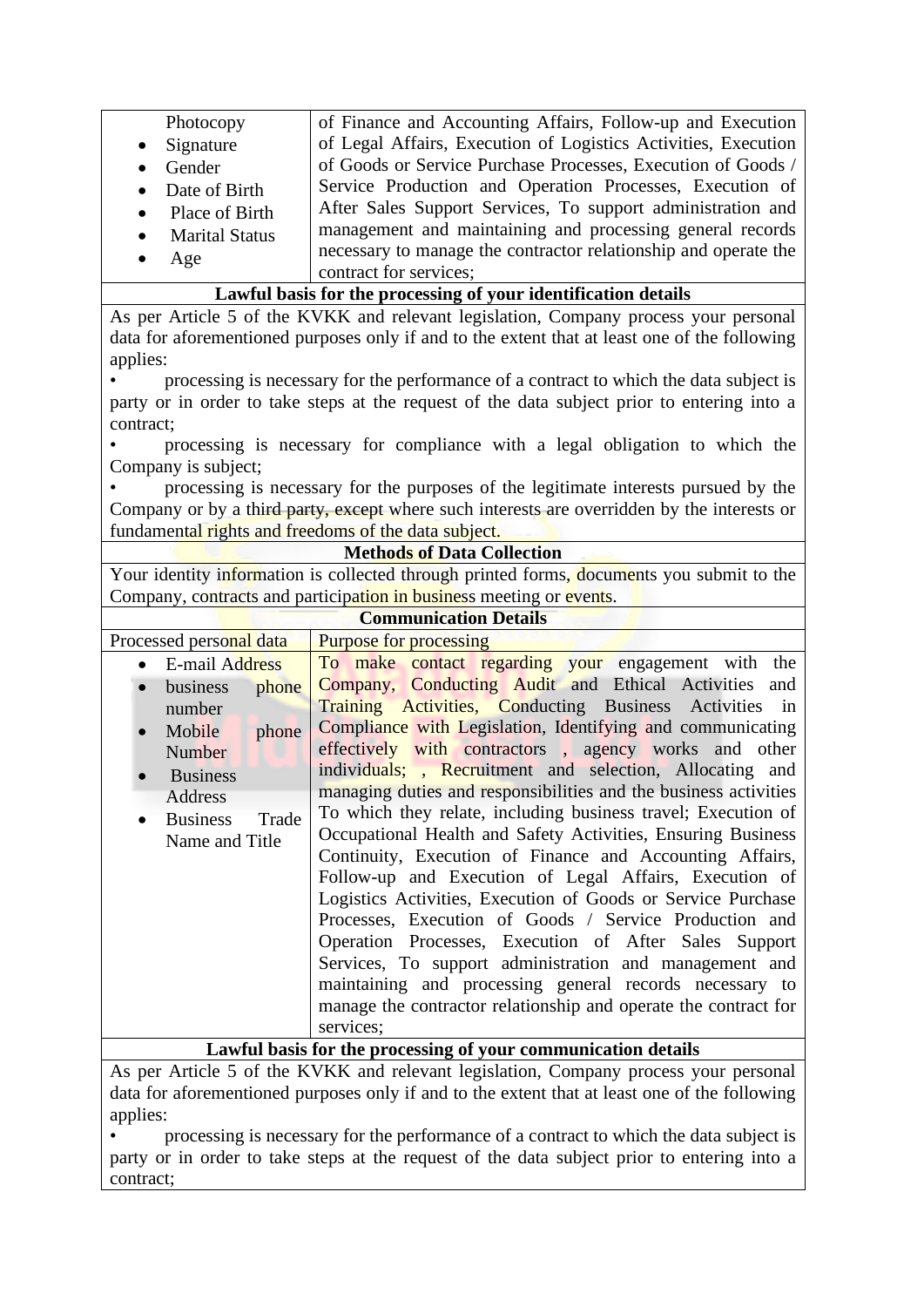• processing is necessary for compliance with a legal obligation to which the Company is subject;

• processing is necessary for the purposes of the legitimate interests pursued by the Company or by a third party, except where such interests are overridden by the interests or fundamental rights and freedoms of the data subject..

| <b>Methods of Data Collection</b>                                                       |                                                                                               |  |  |
|-----------------------------------------------------------------------------------------|-----------------------------------------------------------------------------------------------|--|--|
| Your communication details are collected through printed forms, documents you submit to |                                                                                               |  |  |
|                                                                                         | the Company, contracts and participation in business meeting or events                        |  |  |
| <b>Employee Personnel File Information</b>                                              |                                                                                               |  |  |
| Processed personal data                                                                 | Purpose for processing                                                                        |  |  |
| Social Security<br>$\bullet$                                                            | Conducting Audit and Ethical Activities and Training                                          |  |  |
| Institution-                                                                            | Activities, Conducting Business Activities in Compliance with                                 |  |  |
| <b>Statement</b><br>of                                                                  | Legislation, To perform the contract for services, including                                  |  |  |
| employment                                                                              | payment of day rates, allocating and managing duties and                                      |  |  |
| Social<br>Security                                                                      | responsibilities and the business activities to which they relate,                            |  |  |
| Institution                                                                             | including business travel; Ensuring Business Continuity,                                      |  |  |
| Termination<br>of                                                                       | Execution of Finance and Accounting Affairs, Follow-up and                                    |  |  |
| Employment                                                                              | Execution of Legal Affairs, Execution of After Sales Support                                  |  |  |
| Declaration                                                                             | Services, To support administration and management and                                        |  |  |
| <b>CV</b> details<br>$\bullet$                                                          | maintaining and processing general records necessary to                                       |  |  |
| Occupational                                                                            | manage the contractor relationship and operate the contract for                               |  |  |
| position and Title                                                                      | services; Compliance with employment, health and safety or                                    |  |  |
| details                                                                                 | social security laws. For example, to avoid breaching legal                                   |  |  |
| Profession                                                                              | duties to you, to ensure fair and lawful management of your                                   |  |  |
| Details                                                                                 | assignment, to make reasonable<br>accommodations<br><b>or</b>                                 |  |  |
| Details of<br>your                                                                      | adjustments and avoid unlawful discrimination or dealing with                                 |  |  |
| and<br>rates<br>tax                                                                     | complaints arising in this regard, To comply with lawful                                      |  |  |
| information                                                                             | requests by public authorities. To enforce our legal rights and                               |  |  |
| <b>Results</b><br><sub>of</sub>                                                         | obligations, and for any purposes in connection with any legal                                |  |  |
| employment                                                                              | claims made by, against or otherwise involving you; to verify                                 |  |  |
| history check                                                                           | the qualifications information provided by you                                                |  |  |
|                                                                                         | Lawful basis for the processing of your Personnel File Information                            |  |  |
|                                                                                         | As per Article 5 of the KVKK and relevant legislation, Company process your personal          |  |  |
|                                                                                         | data for aforementioned purposes only if and to the extent that at least one of the following |  |  |
| applies:                                                                                |                                                                                               |  |  |
|                                                                                         | processing is necessary for the performance of a contract to which the data subject is        |  |  |
|                                                                                         | party or in order to take steps at the request of the data subject prior to entering into a   |  |  |
| contract;                                                                               |                                                                                               |  |  |
|                                                                                         | processing is necessary for compliance with a legal obligation to which the                   |  |  |
| Company is subject;                                                                     |                                                                                               |  |  |
| processing is necessary for the purposes of the legitimate interests pursued by the     |                                                                                               |  |  |
|                                                                                         | Company or by a third party, except where such interests are overridden by the interests or   |  |  |
| fundamental rights and freedoms of the data subject.                                    |                                                                                               |  |  |

**Methods of Data Collection**

Your Personnel File Information details are collected through printed or electronical forms, documents you submit to the Company, contracts and participation in business meeting or events

**Details of your qualifications and any professional status** Processed personal data Purpose for processing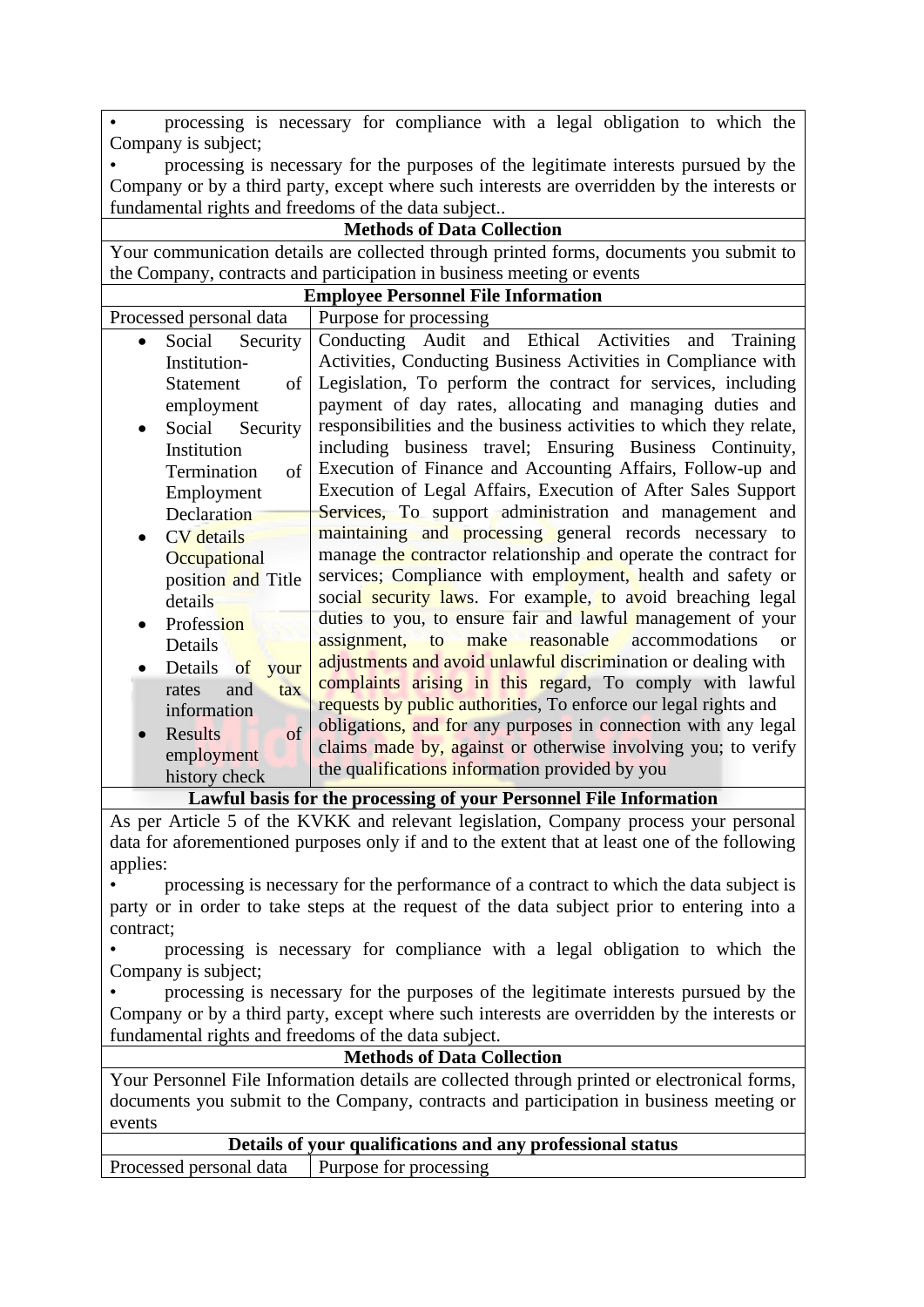| Certificates | Identifying and communicating effectively with contractors,                   |
|--------------|-------------------------------------------------------------------------------|
| Diploma      | agency works and other individuals; , Recruitment and                         |
| Information  | selection, Allocating and managing duties and responsibilities                |
| Vocational   | and the business activities to which they relate, including                   |
| Graining     | business travel; Execution of Occupational Health and Safety                  |
| Information  | Activities, Ensuring Business Continuity, Execution of Finance                |
| Course Taken | and Accounting Affairs, Follow-up and Execution of Legal                      |
| Professional | Affairs, Execution of Logistics Activities, Execution of Goods                |
| Competence   | or Service Purchase Processes, to support administration and                  |
| Certificate  | management and maintaining and processing general records                     |
|              | necessary to manage the contractor relationship and operate the               |
|              | contract for services; Compliance with employment, health and                 |
|              | safety or social security laws, to comply with lawful requests                |
|              | by public authorities, to enforce our legal rights and                        |
|              | obligations, and for any purposes in connection with any legal                |
|              | claims made by, against or otherwise involving you, to ensure                 |
|              | you are qualified for the role that you perform. This data may                |
|              | be shared with clients to satisfy them that you are qualified to              |
|              | work for their project and with regulatory bodies                             |
|              | owful bogic for the processing of vour Details of vour qualifications and ony |

**Lawful basis for the processing of your Details of your qualifications and any professional status**

As per Article 5 of the KVKK and relevant legislation, Company process your personal data for aforementioned purposes only if and to the extent that at least one of the following applies:

processing is necessary for the performance of a contract to which the data subject is party or in order to take steps at the request of the data subject prior to entering into a contract;

processing is necessary for compliance with a legal obligation to which the Company is subject;

• processing is necessary for the purposes of the legitimate interests pursued by the Company or by a third party, except where such interests are overridden by the interests or fundamental rights and freedoms of the data subject.

#### **Methods of Data Collection**

Your details of your qualifications and any professional status are collected through printed or electronical forms, documents you submit to the Company, contracts and participation in business meeting or events

| <b>Family Members Data</b> |                                                                |  |
|----------------------------|----------------------------------------------------------------|--|
| Processed personal data    | Purpose for processing                                         |  |
| Dependents                 | Conducting Finance and Accounting Affairs, Execution of        |  |
| including children         | Activities in Compliance with Legislation, Human Resources     |  |
|                            | Planning Processes, Informing Authorized Persons, Institutions |  |
|                            | and Organizations. To contact an emergency contact in case of  |  |
|                            | emergency (e.g. your spouse or next of kin.)                   |  |
|                            |                                                                |  |

#### **Lawful basis for the processing of your Family Members Data**

As per Article 5 of the KVKK and relevant legislation, Company process your personal data for aforementioned purposes only if and to the extent that at least one of the following applies:

• processing is necessary for the performance of a contract to which the data subject is party or in order to take steps at the request of the data subject prior to entering into a contract;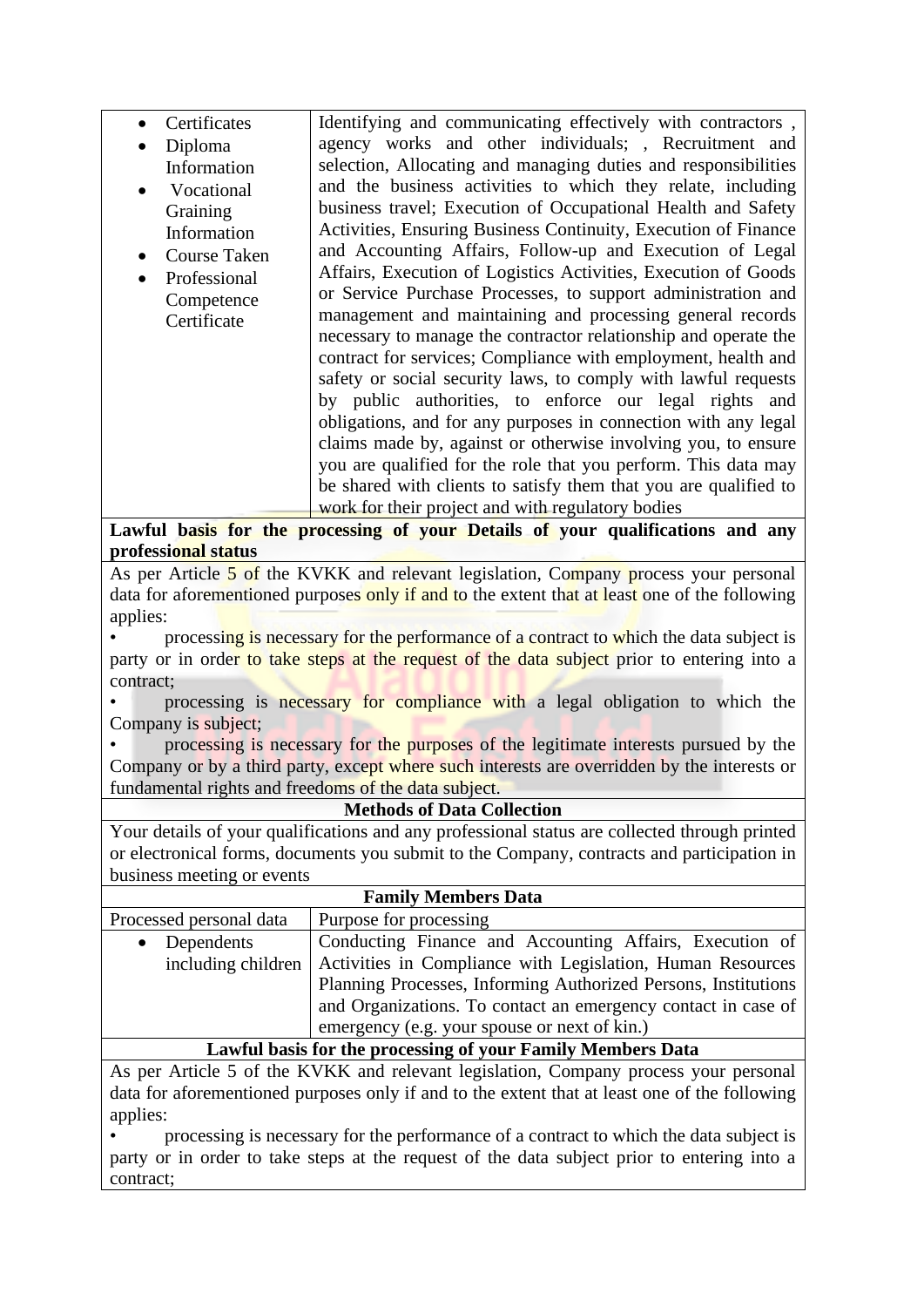• processing is necessary for compliance with a legal obligation to which the Company is subject;

• processing is necessary for the purposes of the legitimate interests pursued by the Company or by a third party, except where such interests are overridden by the interests or fundamental rights and freedoms of the data subject.

#### **Methods of Data Collection**

Your Family Members details are collected through printed or electronical forms, documents you submit to the Company, contracts and participation in business meeting or events

## **Legal Basis for the Collection and Processing of Special Categories of Personal Data**

Special categories of personal data means personal data relating to the race, ethnic origin, political opinion, philosophical belief, religion, sect or other belief, clothing, membership to associations, foundations or trade-unions, health, sexual life, convictions and security measures, and the biometric and genetic data are deemed to be personal data of special nature.(Article 6 of the KVKK)

Processing of personal data revealing racial or ethnic origin, political opinions, religious or philosophical beliefs, or trade union membership, and the processing of genetic data, biometric data for the purpose of uniquely identifying a natural person, data concerning health or data concerning a natural person's sex life or sexual orientation is subject to a higher level of scrutiny.

Company may only process special categories of personal data only if the data subject has given explicit consent to the processing of those personal data for one or more specified purposes, except where Turkish law provide that the prohibition of processing of sensitive data may not be lifted by the data subject and if one of the following applies:

a. processing relates to personal data which are manifestly made public by the data subject;

b. processing is necessary for the purposes of carrying out the obligations and exercising specific rights of the Company or of the data subject in the field of employment and social security and social protection law in so far as it is authorized by Turkish legislation or a collective agreement pursuant to Turkish Labor law providing for appropriate safeguards for the fundamental rights and the interests of the data subject;

c. processing is necessary to protect the vital interests of the data subject or of another natural person where the data subject is physically or legally incapable of giving consent;

d. processing is necessary for the establishment, exercise or defense of legal claims or whenever courts are acting in their judicial capacity;

e. processing is necessary for reasons of substantial public interest, on the basis of Turkish legislation which shall be proportionate to the aim pursued, respect the essence of the right to data protection and provide for suitable and specific measures to safeguard the fundamental rights and the interests of the data subject;

f. processing is necessary for the purposes of preventive or occupational medicine, for the assessment of the working capacity of the employee, medical diagnosis, the provision of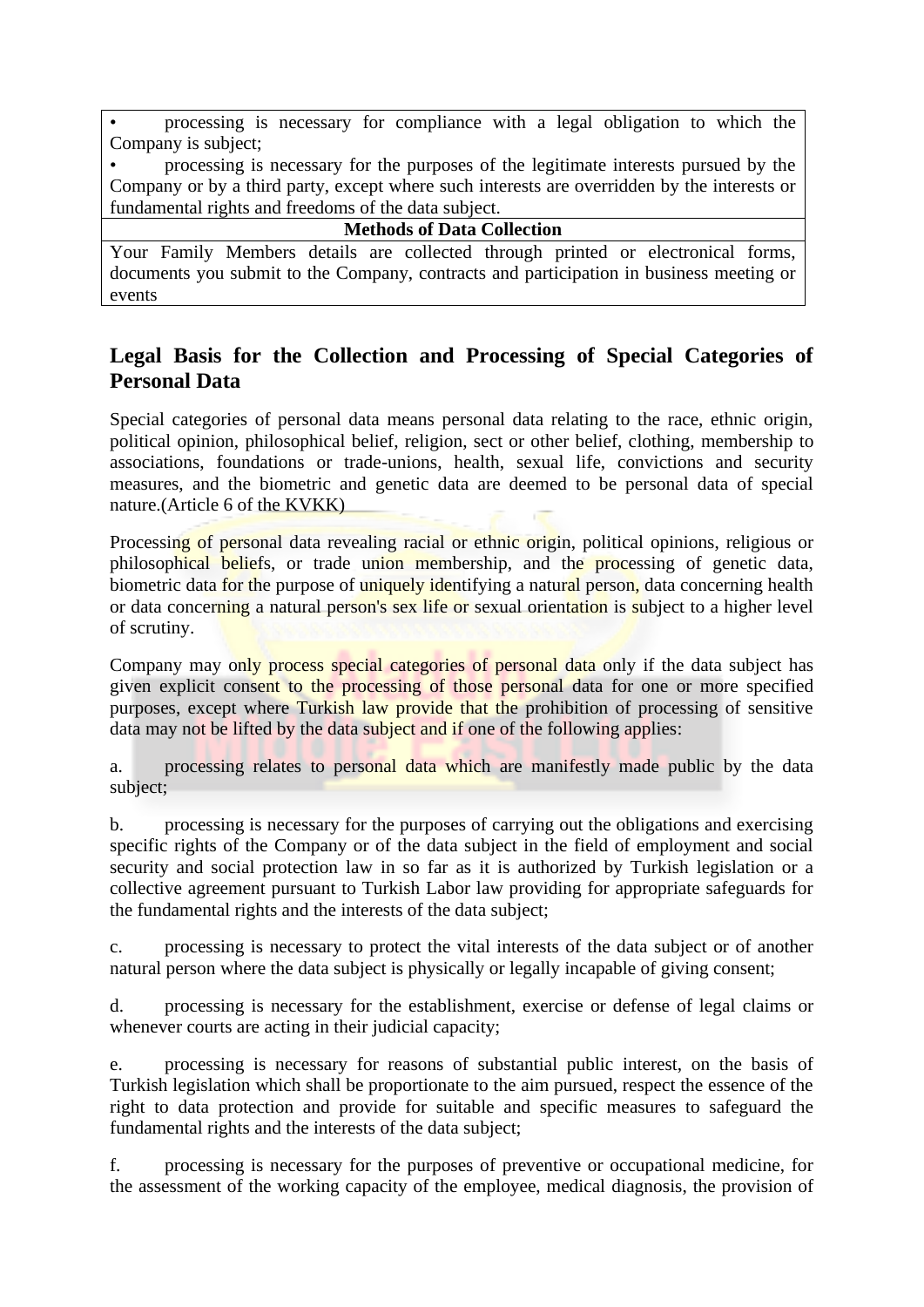health or social care or treatment or the management of health or social care systems and services on the basis of Turkish law or pursuant to contract with a health professional and subject to professional secrecy;

g. processing is necessary for reasons of public interest in the area of public health, such as protecting against serious cross-border threats (e.g. epidemic and pandemic) to health or ensuring high standards of quality and safety of health care and of medicinal products or medical devices, on the basis of Turkish law which provides for suitable and specific measures to safeguard the rights and freedoms of the data subject, in particular professional secrecy.

| Special category data                                                                                                                                                                                                                                                                                                                                                                                                                                                                                                                                                                                                                                                                                    |                                                                                                                                                                                                                                                                                                                                                                                                                                                                                                                                                                                                                                                                                                                                                                                                                                                                                                                                                                                                                                                                                                                                                                                                                                                                                                                                                                                                                                                                                                                                                                                                                                                                                        |  |
|----------------------------------------------------------------------------------------------------------------------------------------------------------------------------------------------------------------------------------------------------------------------------------------------------------------------------------------------------------------------------------------------------------------------------------------------------------------------------------------------------------------------------------------------------------------------------------------------------------------------------------------------------------------------------------------------------------|----------------------------------------------------------------------------------------------------------------------------------------------------------------------------------------------------------------------------------------------------------------------------------------------------------------------------------------------------------------------------------------------------------------------------------------------------------------------------------------------------------------------------------------------------------------------------------------------------------------------------------------------------------------------------------------------------------------------------------------------------------------------------------------------------------------------------------------------------------------------------------------------------------------------------------------------------------------------------------------------------------------------------------------------------------------------------------------------------------------------------------------------------------------------------------------------------------------------------------------------------------------------------------------------------------------------------------------------------------------------------------------------------------------------------------------------------------------------------------------------------------------------------------------------------------------------------------------------------------------------------------------------------------------------------------------|--|
| Processed personal data                                                                                                                                                                                                                                                                                                                                                                                                                                                                                                                                                                                                                                                                                  | Purpose for processing                                                                                                                                                                                                                                                                                                                                                                                                                                                                                                                                                                                                                                                                                                                                                                                                                                                                                                                                                                                                                                                                                                                                                                                                                                                                                                                                                                                                                                                                                                                                                                                                                                                                 |  |
| Medical<br>$\bullet$<br>Certificate<br>Diagnosis Data<br>Chest<br>Radiography<br><b>Disability Status</b><br>Information<br><b>Blood Type Data</b><br>Tobacco Usage<br>$\bullet$<br>Data<br><b>Alcohol Usage</b><br>Data<br>Suitable for<br>hazardous working<br>conditions<br>certificate<br>Suitable for High-<br><b>Altitude Work</b><br><b>Stations</b><br>Certificate<br>Electrocardiogram<br><b>Audio Test</b><br>$\bullet$<br><b>Blood Analysis</b><br>$\bullet$<br>Pulmonary<br>$\bullet$<br><b>Function Test</b><br>Suitable for heavy<br>$\bullet$<br>and dangerous<br>Works in High<br><b>Altitude Report</b><br><b>Hearing Test</b><br><b>Blood Tests</b><br>Criminal records<br>information | Conducting Emergency Response Planning and Implementation<br>and Training Activities, Conducting Business Activities in<br>Compliance with Legislation, Execution of Occupational<br>Health and Safety Activities, Ensuring Business Continuity<br>Execution of Goods / Service Production and Operation<br>Processes, Execution of Contract Processes, Communication<br>with health and social security agencies, The collection of<br>statistical data subject to local laws, or where required to record<br>such characteristics to comply with equality and diversity<br>requirements of applicable local legislation or to keep the<br>Company's commitment to equal opportunity under review,<br>Compliance with employment, health and safety or social<br>security laws. For example, to avoid breaching legal duties to<br>you, to ensure fair and lawful management of your assignment,<br>to make reasonable accommodations or adjustments and avoid<br>unlawful discrimination or dealing with complaints arising in<br>this regard, Management and investigation of any complaint<br>under the relevant Company's internal policies where such<br>characteristics or information are relevant to the particular<br>complaint, in order to comply with employment law<br>obligations.<br>Criminal records are processed for the following reasons (if<br>necessary): to perform the contract for services; to comply with<br>our legal obligations; for reasons of substantial public interest<br>(preventing or detecting unlawful acts, suspicion of terrorist<br>financing or money laundering in the regulated sector and<br>protecting the public against dishonesty) |  |
| Lawful basis for the processing of your Special category data                                                                                                                                                                                                                                                                                                                                                                                                                                                                                                                                                                                                                                            |                                                                                                                                                                                                                                                                                                                                                                                                                                                                                                                                                                                                                                                                                                                                                                                                                                                                                                                                                                                                                                                                                                                                                                                                                                                                                                                                                                                                                                                                                                                                                                                                                                                                                        |  |

This processing is necessary for (i) the purposes of carrying out the obligations and exercising the rights of you or the Company in the field of employment law, social security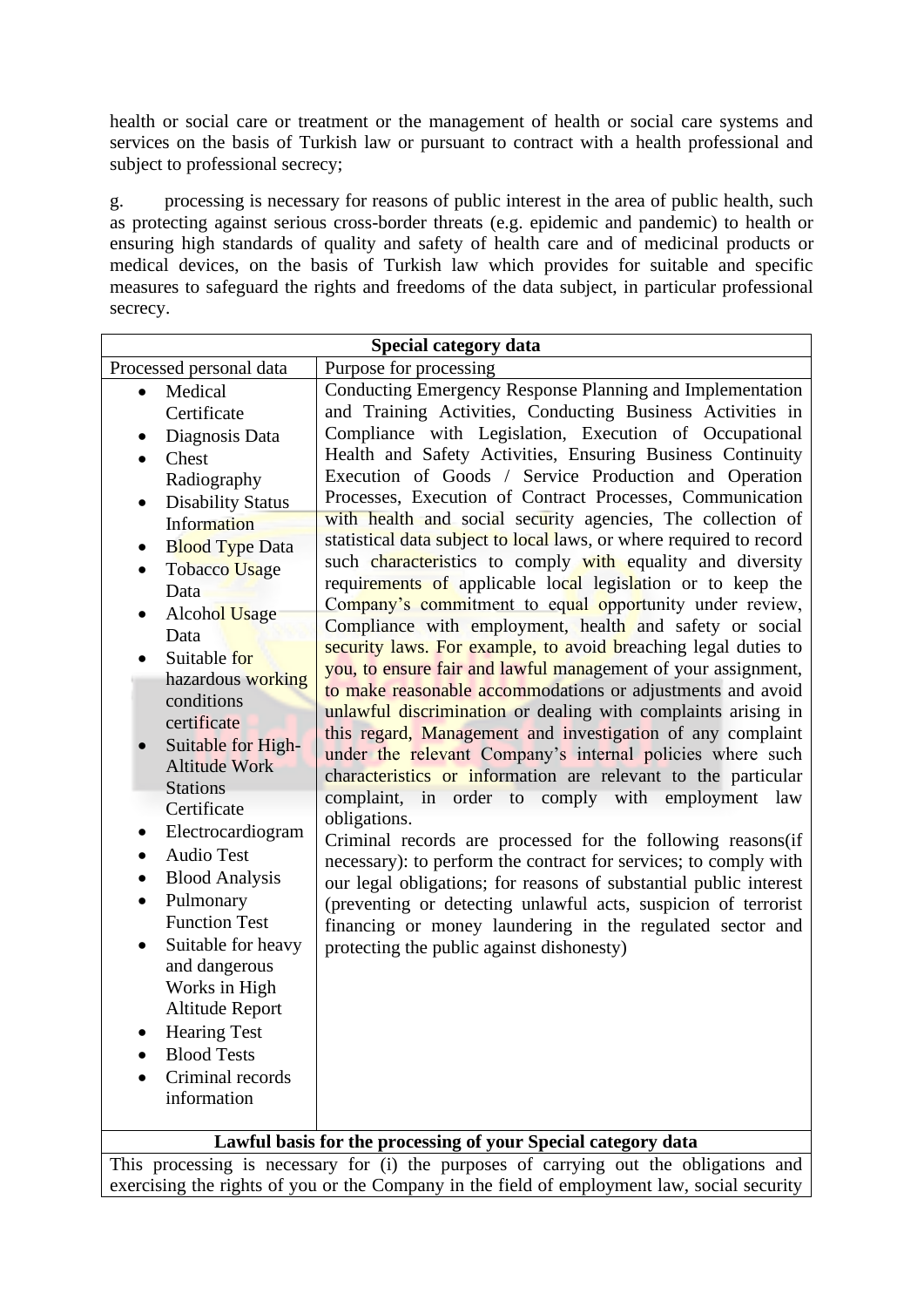and social protection law, to the extent permissible under applicable laws and (ii) the purposes of identifying or keeping under review the existence or absence of equality of opportunity or treatment between groups of people specified in relation to that category with a view to enabling such equality to be promoted or maintained. To the extent that this data is managed by our occupational health advisers or third-party benefit providers, processing is necessary for the purposes of preventive or occupational medicine, for the assessment of your working capacity, medical diagnosis, the provision of health or social care or treatment or the management of health or social care systems and services, to the extent permitted by applicable laws. In particular employment laws relating to the effective management of complaints, anti-discrimination laws and our duty of care to contractors, agency workers and other individuals providing services

## **Methods of Data Collection**

Your special category data is collected through health reports, printed and electronic forms and documents declared by you.

To Whom and For What Purposes We Share Your Personal Data?

Your personal data may be shared with following parties, in accordance with the KVKK and applicable legislation;

- In accordance with the legal regulations and the legislation we are subject to, your data may be shared with third parties who are legally authorized to access your information, especially the Social Security Institution. In addition, your personal data will be shared with authorized public servants or public institutions and organizations in case of a court decision or administrative orders.
- Inside of the Company, aforementioned information is shared with relevant managers, HR personnel, legal advisors and with consultants we may engage

## **Is Your Personal Data Transferred Abroad?**

● Your personal data is not transferred to third parties established outside of the country.

#### **How Long Is Your Personal Data Stored?**

● Your personal data is stored for legal periods within the scope of the processing purpose.

After the specified period, your data is deleted, destroyed or anonymized without any request.

## **What are my data subject rights and how can I use them?**

As a data subject you have lots of control over the information that we hold on you, these rights and how to use them are explained below.

Pursuant to Article 11 of the Law No. 6698, you have the following statutory rights that can be exercised at any time:

- (a) Right to complain to supervisory authority
- (b) Right of access
- (c) Right to rectification
- (d) Right to be forgotten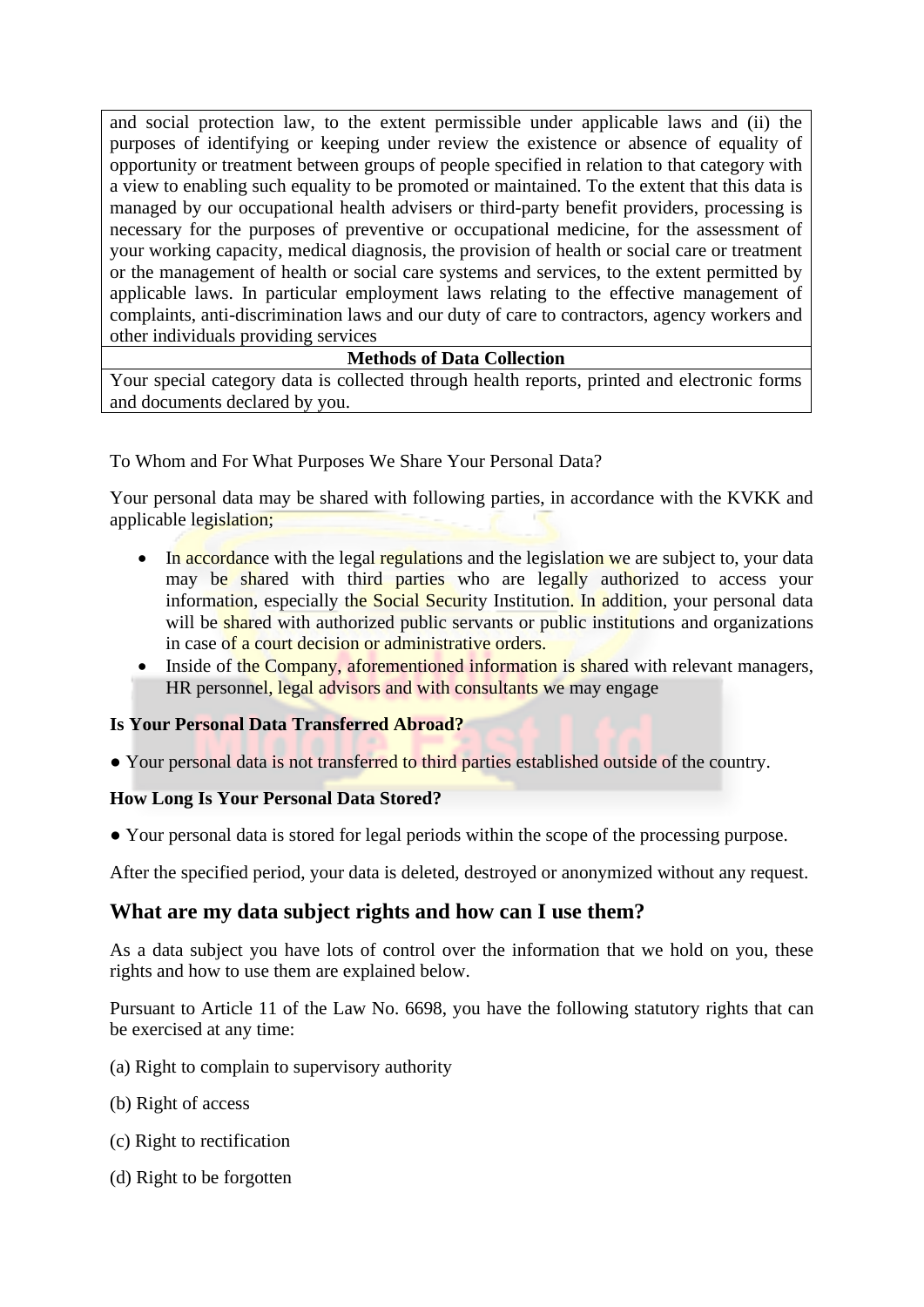## (e) Right to restrict processing

## (f) Right to data portability

(g) Right to object and automated decision making/profiling (Company does not use any automatic profiling methods)

(h) Right to request compensation for the damage arising from the unlawful processing of personal data.

If the application is declined, the response is found unsatisfactory or the response is not given in due time, the data subject may lodge a complaint with the Board within thirty days of receipt of the response of the Company, or within sixty days as of the application date, in any case.

You can fill the Data Subject Application Form whose link can be found in our web site in order to exercise their rights in respect of their personal data. Applications must be send with documents that establish the identity of the data subject using one of the following modalities:

- By filling the aforementioned form and delivering the wet signed copy by hand, via notary public or by registered mail to the following address "Karum Is Merkezi İran Caddesi No: 21/394 Kavaklıdere Çankaya / Ankara",
- By filling the aforementioned form and attaching a secure signature in accordance with the provisions of Law No 5070 on Electronic Signatures and e-mailing to "kvkk@ame.com.tr",

The company reserves the right to request information from the applicant in order to verify the identity of the data subject and direct questions to data subject in order to clarify the matters specified in the application.

Pursuant to the Communiqué on Application Procedures for data subject access requests, you must provide the Company following information in your application: name, surname, signature if application is in writing, national identification number, (passport number if you do not have Turkish nationality), place of residence or workplace address for notification, if any, e-mail address to be used for correspondence, telephone number, fax number(if available) and information to enable us to locate the personal data that you request.

You must include specific details of the data you wish to see in your request as this will enable a more efficient response from the Company. We may need to contact you for further details on your request if insufficient information is contained in the original request.

Requests may be made by you personally or by a third party e.g. a solicitor acting on your behalf. We will request evidence that the third party is entitled to act on your behalf if this is not provided at the same time as the request is made.

The Company will comply with your request without delay and at the latest within one month unless one of the following applies:

- In some cases, we will be unable to supply certain pieces of information that you have requested. This may be because it is subject to legal privilege or relates to management planning. Where this is the case, we will inform you that your request cannot be complied with and an explanation of the reason will be provided
- We require extra time because the requests are complex or numerous. In these circumstances, the Company will write to you within one month of receipt of your